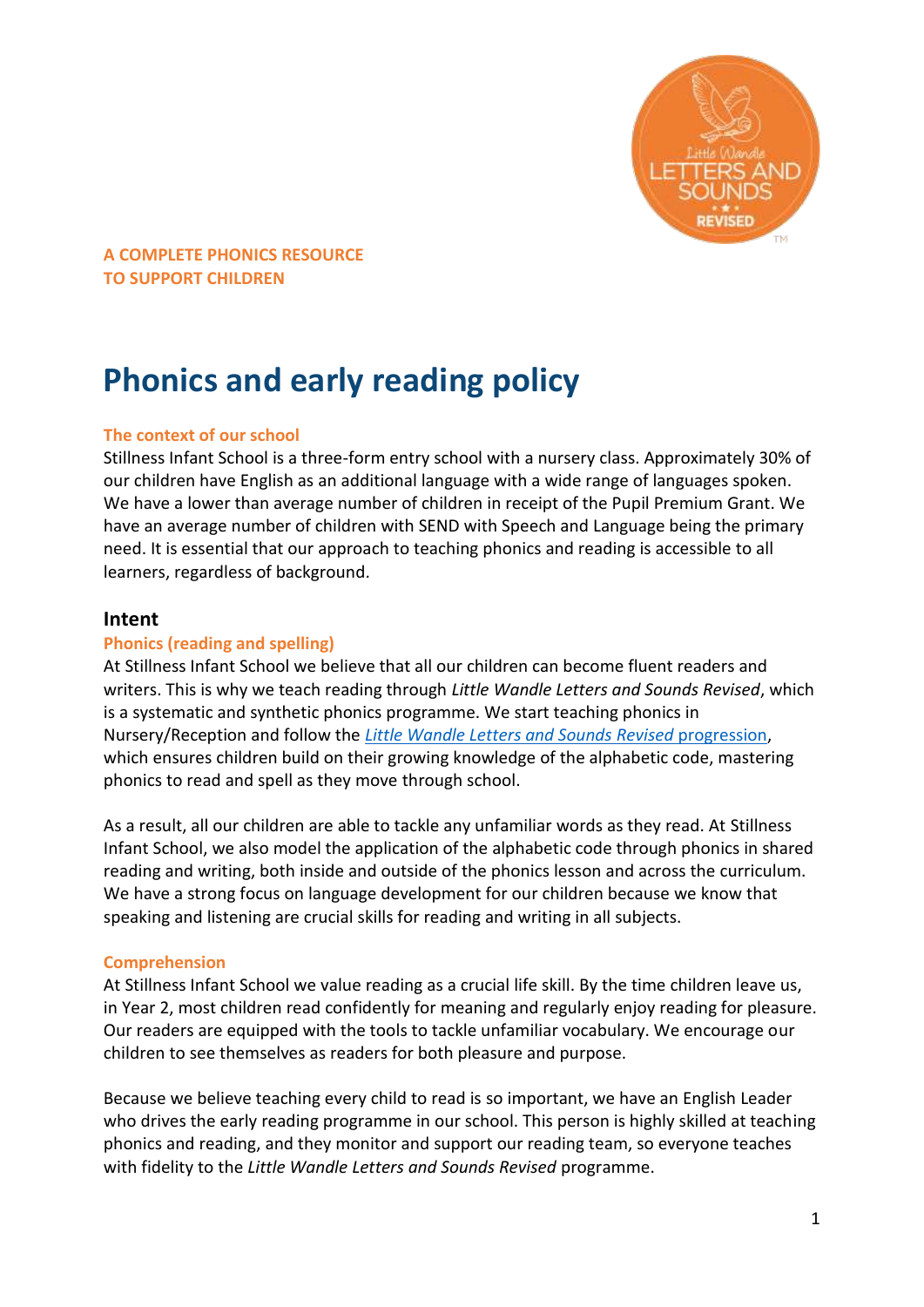

## **Implementation**

#### **Foundations for phonics in Nursery**

- We provide a balance of child-led and adult-led experiences for all children that meet the curriculum expectations for 'Communication and language' and 'Literacy'. These include:
	- o sharing high-quality stories and poems
	- o learning a range of nursery rhymes and action rhymes
	- $\circ$  activities that develop focused listening and attention, including oral blending
	- o attention to high-quality language.
- We ensure Nursery children are well prepared to begin learning grapheme-phoneme correspondences (GPCs) and blending in Reception.

#### **Daily phonics lessons in Reception and Year 1**

- We teach phonics for 30 minutes a day. In Reception, we build from 10-minute lessons, with additional daily oral blending games, to the full-length lesson as quickly as possible. Each Friday, we review the week's teaching to help children become fluent readers.
- Children make a strong start in Reception: teaching begins in Week 2 of the Autumn term.
- We follow the *[Little Wandle Letters and Sounds Revised](https://www.littlewandlelettersandsounds.org.uk/wp-content/uploads/2021/06/Programme-Overview_Reception-and-Year-1.pdf)* expectations of progress:
	- o Children in Reception are taught to read and spell words using Phase 2 and 3 GPCs, and words with adjacent consonants (Phase 4) with fluency and accuracy.
	- $\circ$  Children in Year 1 review Phase 3 and 4 and are taught to read and spell words using Phase 5 GPCs with fluency and accuracy.

#### **Daily Keep-up lessons ensure every child learns to read**

- Any child who needs additional practice has daily Keep-up support, taught by a fully trained adult. Keep-up lessons match the structure of class teaching, and use the same procedures, resources and mantras, but in smaller steps with more repetition, so that every child secures their learning.
- We timetable additional phonics lessons for any child in Year 2 who is not fully fluent at reading or has not passed the Phonics Screening Check. These children urgently need to catch up, so the gap between themselves and their peers does not widen. We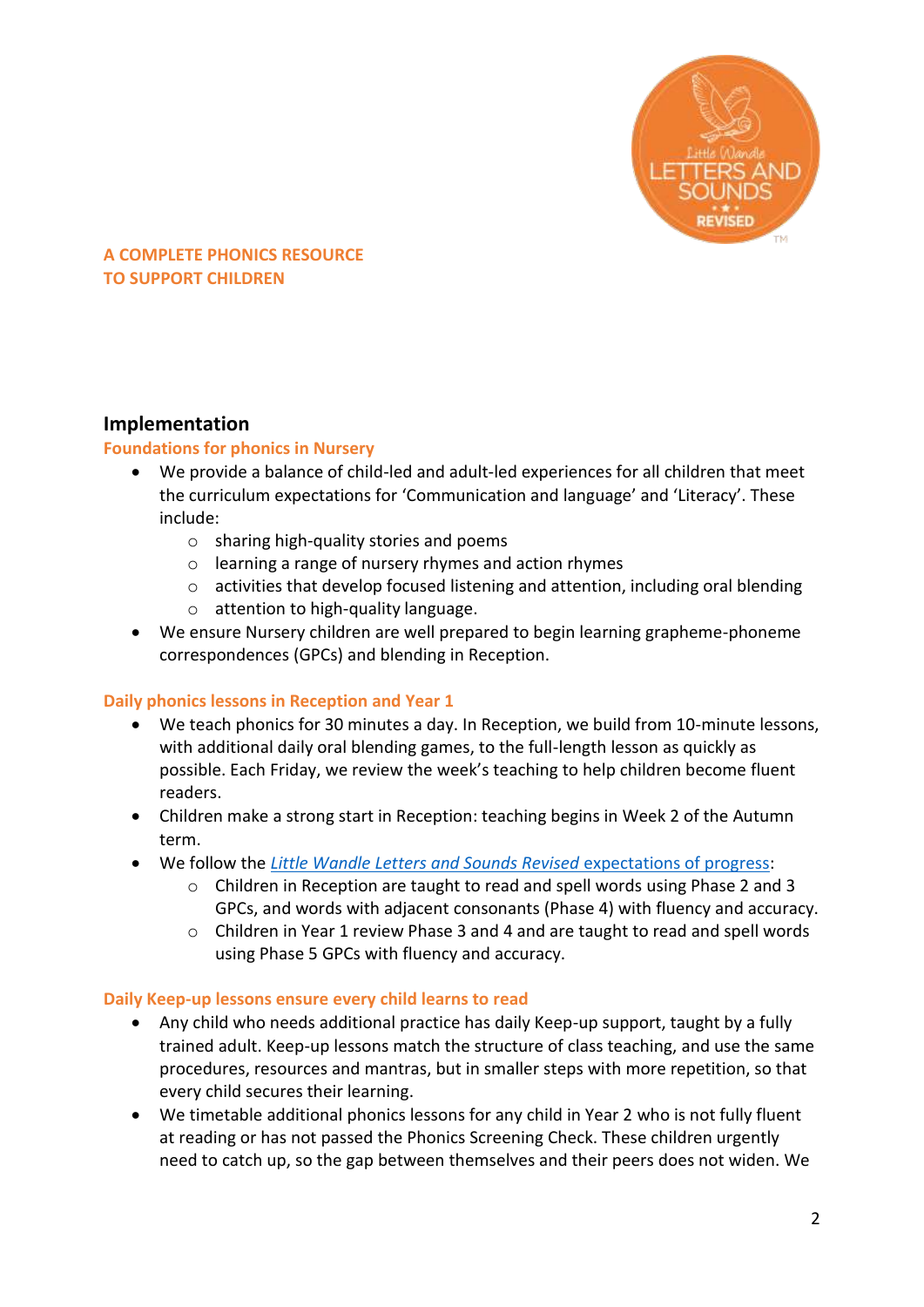

use the *Little Wandle Letters and Sounds Revised* assessments to identify the gaps in their phonic knowledge and teach to these using the Keep-up resources – at pace.

## **Teaching reading: Reading practice sessions two times a week**

- We teach children to read through individual 1:1 reading practice sessions two times a week minimum.
- These:
	- o are taught by a fully trained adult
	- o use books matched to the children's secure phonic knowledge using the *Little Wandle Letters and Sounds Revised* assessments and book matching grids on pages 11–20 of ['Application of phonics to reading'](https://www.littlewandlelettersandsounds.org.uk/wp-content/uploads/2021/03/LS-KEY-GUIDANCE-APPLICATION-OF-PHONICS-FINAL-1.pdf)
	- $\circ$  are monitored by the class teacher, who works with each child each week.
- Each reading practice session has a clear focus, so that the demands of the session do not overload the children's working memory. The reading practice sessions have been designed to focus on three key reading skills:
	- o decoding
	- $\circ$  prosody: teaching children to read with understanding and expression
	- o comprehension: teaching children to understand the text.
- In Reception these 1:1 sessions start in Week 2. Children who are not yet decoding have daily additional blending practice in small groups, so that they quickly learn to blend and can begin to read books.
- In Year 2, we continue to teach reading in this way for any children who still need to practise reading with decodable books.

## **Home reading**

- The decodable reading practice book is taken home to ensure success is shared with the family.
	- o Reading for pleasure books also go home for parents to share and read to children.
	- o We use the *[Little Wandle Letters and Sounds Revised](https://www.littlewandlelettersandsounds.org.uk/resources/for-parents/)* parents' resources to engage our families and share information about phonics, the benefits of sharing books, how children learn to blend and other aspects of our provision, both online and through workshops.
	- o Parent workshops are run using the Letters and Sounds Revised resources along with additional smaller sessions for parents who have English as an additional language or are new to the English education system.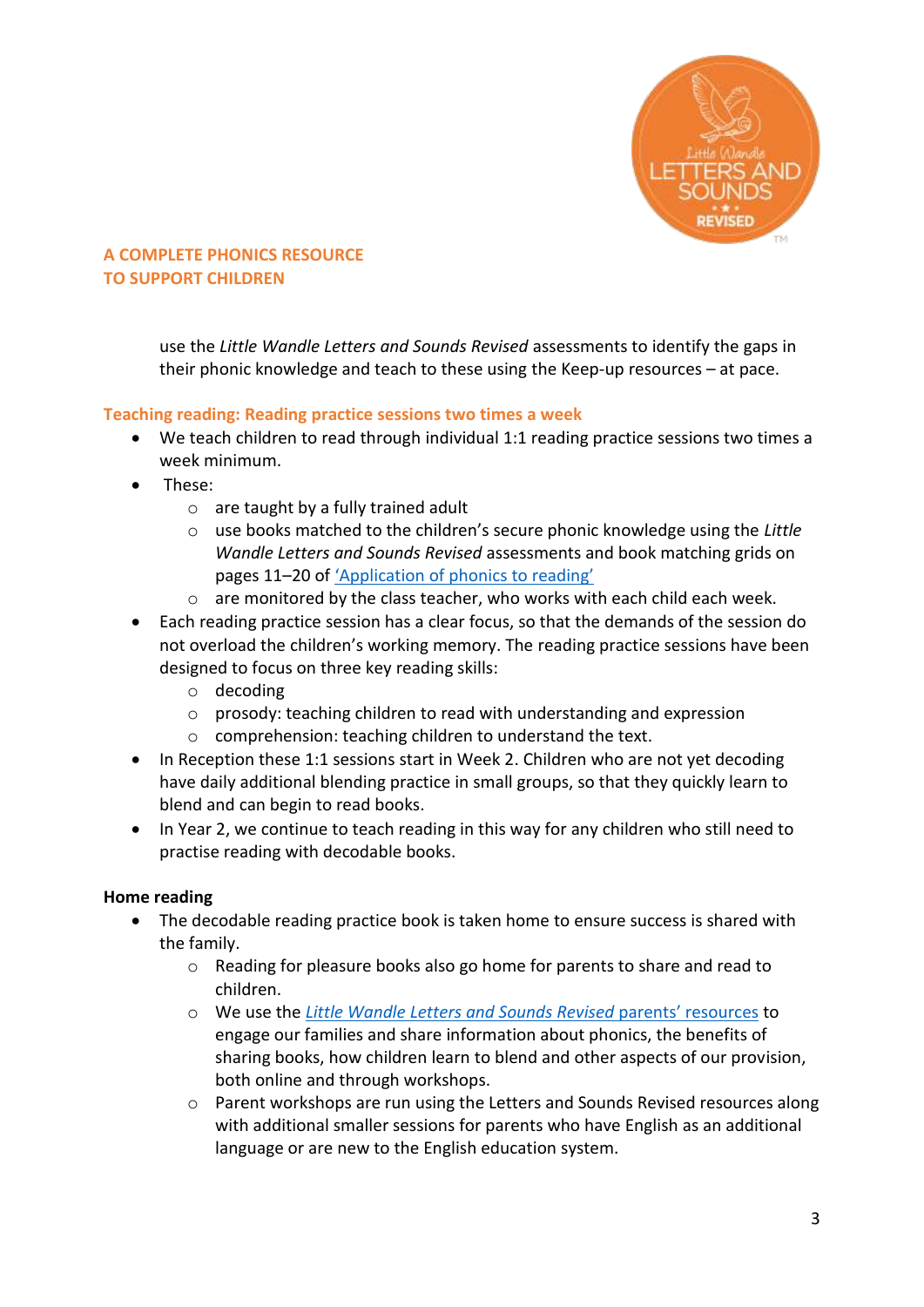

## **Additional reading support for vulnerable children**

• Children in Reception and Year 1 who are receiving additional phonics Keep-up sessions read their reading practice book to an adult in interventions during the afternoon.

#### **Ensuring consistency and pace of progress**

- Every teacher in our school has been trained to teach reading, so we have the same expectations of progress. We all use the same language, routines and resources to teach children to read so that we lower children's cognitive load.
- Weekly content grids map each element of new learning to each day, week and term for the duration of the programme.
- Lesson templates, Prompt cards and How to videos ensure teachers all have a consistent approach and structure for each lesson.
- The English Leader and SLT use the Audit and Prompt cards to regularly monitor and observe teaching; they use the summative data to identify children who need additional support and gaps in learning.

## **Ensuring reading for pleasure**

*'Reading for pleasure is the single most important indicator of a child's success.'* (OECD 2002) *'The will influences the skill and vice versa.'* (OECD 2010)

We value reading for pleasure highly and work hard as a school to grow our Reading for Pleasure pedagogy.

- We read to children every day. We choose these books carefully as we want children to experience a wide range of books, including books that reflect the children at Stillness Infant School and our local community as well as books that open windows into other worlds and cultures.
- Every classroom has an inviting book corner that encourages a love for reading. We curate these books and talk about them to entice children to read a wide range of books. Each classroom is well resourced with additional book baskets e.g. topic books, maths, emotional literacy. The children are encouraged to share these during Reading Carousel time.
- In Nursery/Reception, children have access to the reading corner every day in their free flow time and the books are continually refreshed.